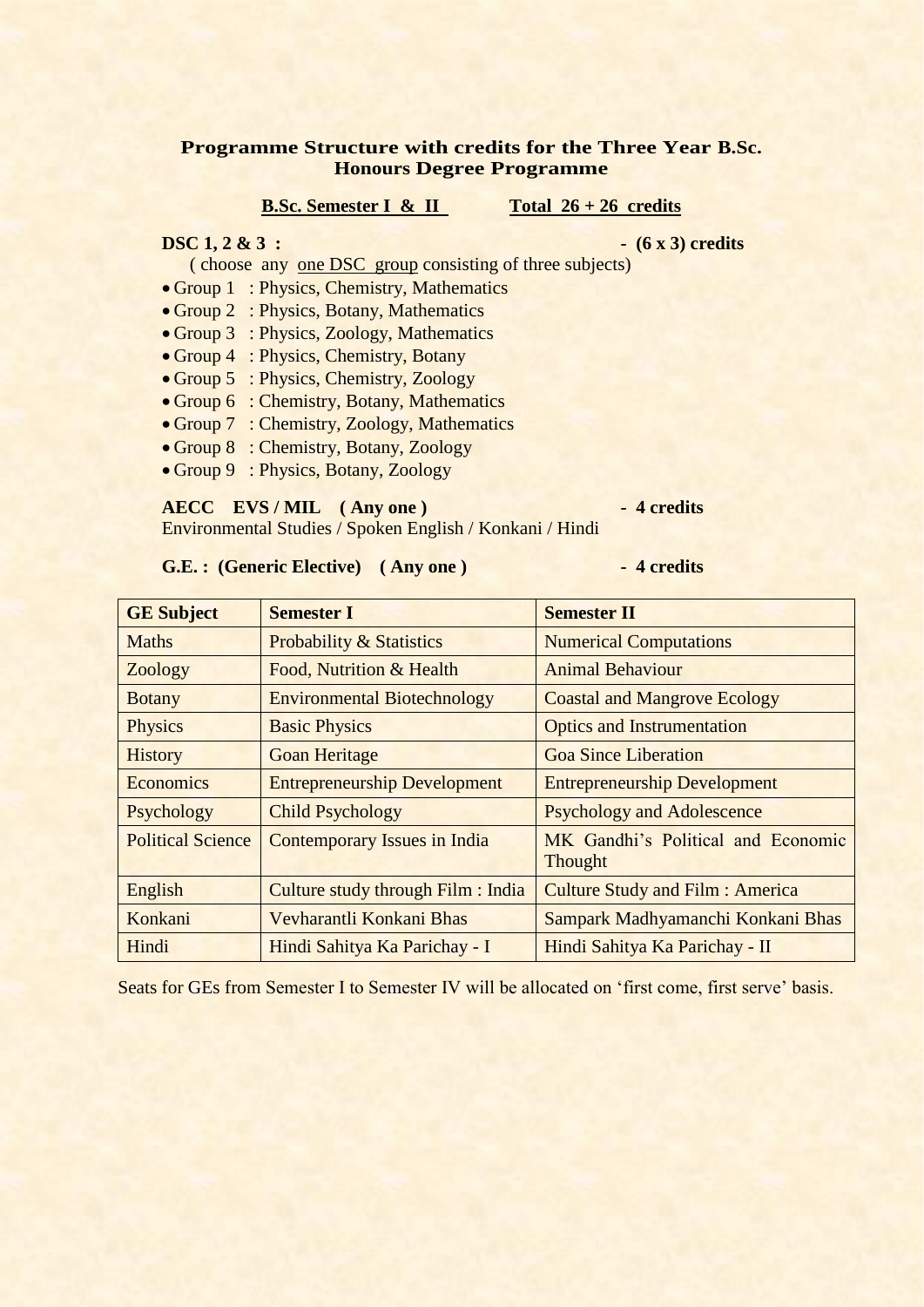**B.Sc. Semester III & IV** Total  $22 + 22$  credits

**DSC 1, 2 & 3 :** same DSC group offered in semester I & II **- (6 x 3) credits** 

## **SEC :** (any one) 4 credits

| <b>SEC Subject</b> | <b>Semester III</b>                     | <b>Semester IV</b>                                     |  |  |
|--------------------|-----------------------------------------|--------------------------------------------------------|--|--|
| Chemistry          | <b>Natural Resources &amp; Analysis</b> | <b>Cosmetics</b><br>Chemistry<br>of<br>and<br>Perfumes |  |  |
| Zoology            | <b>Aquarium Fish Keeping</b>            | <b>Wildlife and Eco-tourism</b>                        |  |  |
| <b>Botany</b>      | Floriculture                            | <b>Herbal Technology</b>                               |  |  |
| <b>Maths</b>       | <b>Statistical Methods</b>              | <b>Analytical Geometry</b>                             |  |  |
| Physics            | <b>Network Analysis</b>                 | Electronic<br>Electrical<br>and<br>Instrumentation     |  |  |

## **B.Sc. Semester V & VI** Total 26 + 26 credits

Choice of Honours course will be exercised in Semester V from any one of the DSC subject offered in Semester I & II

| <b>Sr. No.</b> | <b>Semester V</b> | <b>Semester VI</b>   | <b>Credits for each</b><br><b>Semester</b> |
|----------------|-------------------|----------------------|--------------------------------------------|
|                | C.C: DSC          | C.C: DSC             | 6                                          |
| $\overline{2}$ | C.C: DSC          | C.C: DSC             | 6                                          |
| 3              | C.C: DSC          | C.C: DSC             | 6                                          |
| $\overline{4}$ | <b>DSE</b>        | <b>DSE</b>           | $\overline{4}$                             |
| 5              | <b>DSE</b>        | <b>DSP</b> : Project | 4                                          |
|                | <b>Total</b>      |                      | 26 credits                                 |

DSP : Discipline Specific Project has to be taken in lieu of one of the DSEs.